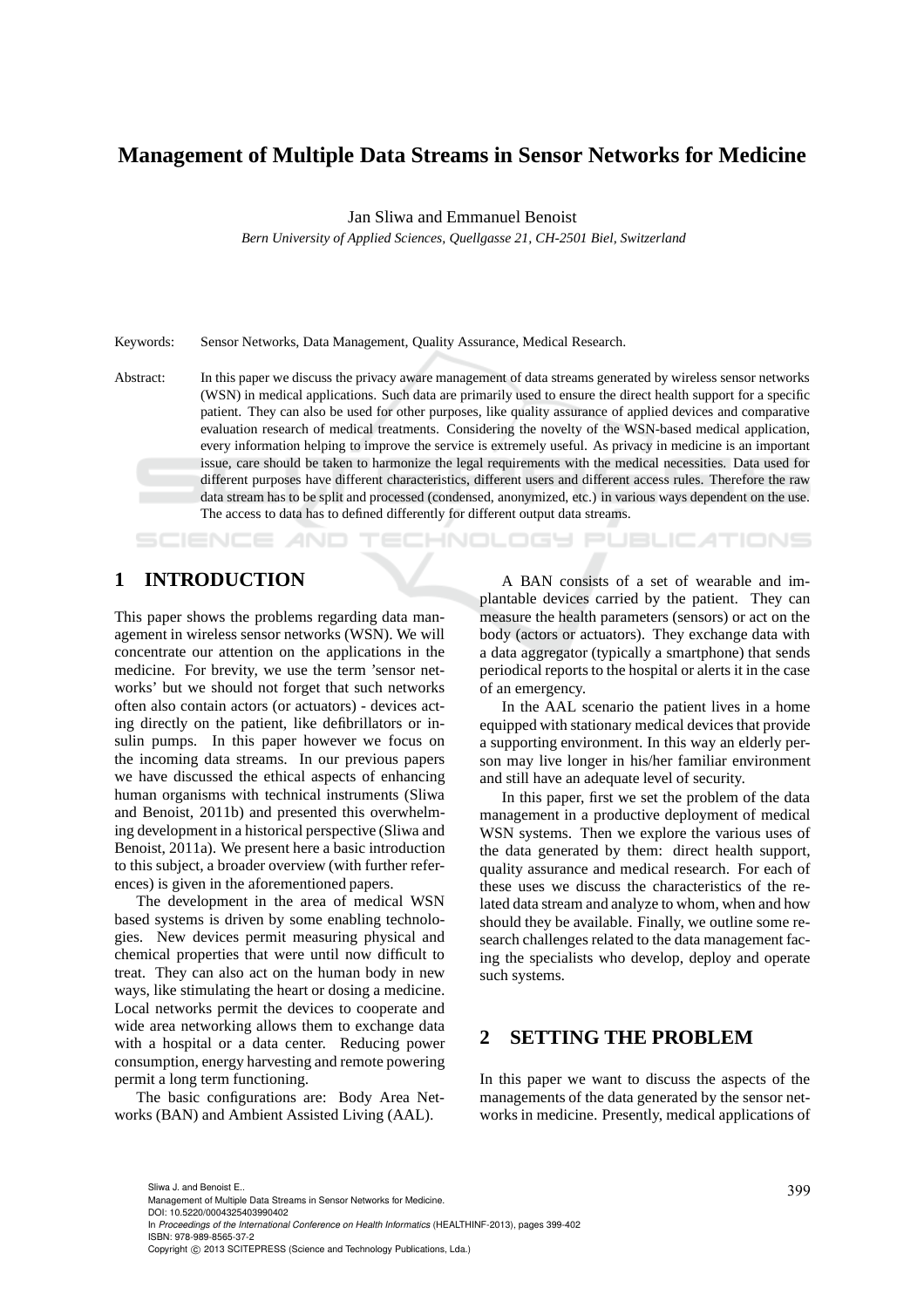the WSN are in the experimental phase. The technical challenges are immense, therefore most efforts concentrate on solving specific problems, ranging from the design of the sensors resistant to a hostile chemical environment via studying the propagation of the electromagnetic waves in the human tissue, energy harvesting for a long-term unattended operation to the development of efficient signal processing algorithms - and many more. In the experimental phase, the systems are installed and monitored by skilled and motivated technical and medical specialists, including the designers themselves. The data sets are small and are accessed by a small number of trusted scientists.

After the large scale deployment the situation changes radically. The systems are installed and operated by less specialized personnel. Their operation is not supervised. Data sets are large and the number of possible users increases. It may be tempting to integrate the systems using the bottom-up approach, just combining the available elements in a working system. It seems however to be now the right time for some more general reflections, setting the goals and analyzing the requirements.

In the area of data management, we argue that following uses of the collected data should be considered:

- direct health support
- quality assurance
- medical research

A reference scenario, used throughout this paper, is a Body Area Network for treating heart problems. A hospital diagnoses the patient, defines a treatment based on a WSN system and delivers a set of devices to him/her. It may be just a wearable device handed out with a short instruction, or an implantable device that requires an operation. The data aggregator (a smartphone) is configured by the hospital staff. The used devices are well defined, the patients and their devices are registered. A patient is related to a main hospital handling his/her case, called here a home hospital, where the patient's records are stored and which is called in case of an emergency. Thanks to a cooperation with other hospitals, the patient may be also treated in a remote location, if an emergency occurs there. The hospital, or a group of hospitals, operate a registry that helps to evaluate statistically the quality of the implemented devices and the correctness of the applied treatments.

Our experience in managing medical data used for multiple purposes by various user's groups is based on the platform for medical registries that we have developed and operated for about 10 years (Röder et al., 2006). Its goal is to store the patients' records and to

make the anonymized extracts available for research. The architecture based on the physical separation of personal and clinical data enhances the privacy protection (Sliwa and Benoist, 2012). Currently we input data using fairly static online forms. Nevertheless, this experience is useful for solving similar problems arising in the WSN field, regarding storing and protecting data, controlling the access and presenting in various ways for various user groups.

### **3 DATA FOR HEALTH SUPPORT**

### **3.1 Data Characteristics**

The basic goal of medical WSN systems is providing health support for specific patients. The delivered information can vary with respect to its quantity and temporal characteristics. It may consist of single values, signal waveforms or images. A local unit can process the continuous waveforms and extract features from them - either calculate general properties or detect events. Data may come from one or from many sensors, it may be also a combination of them or a sequence of events. For example, when a drug is automatically delivered into blood, the timing of its propagation and of other chemical reactions to it may be important.

Sensor data may just periodically report the health parameters with no special action required. They may also detect emergencies - in this case an action has to be taken. This action may be executed by actuators on the patient remotely controlled from his/her home hospital, or it may involve real people and equipment. In the latter case it is necessary to know the actual location of the patient, and the task has to be assigned to the nearest cooperating hospital. This example shows us that real-life deployment of a health support system requires important organizational measures and merely technical solutions are not sufficient.

#### **3.2 Data Access**

For regular treatments the patient's case can be handled by his/her home hospital. The difference in comparison to the traditional way is data transmission via a wireless channel and data storage that both occur automatically. Long distance data transmission from the data aggregator has to be protected like any secure wireless transmission. The problem is the transmission between the sensors/actors and the data aggregator. These miniaturized, low power devices cannot support the same level of security measures (like strong encryption) due to their limited capabilities.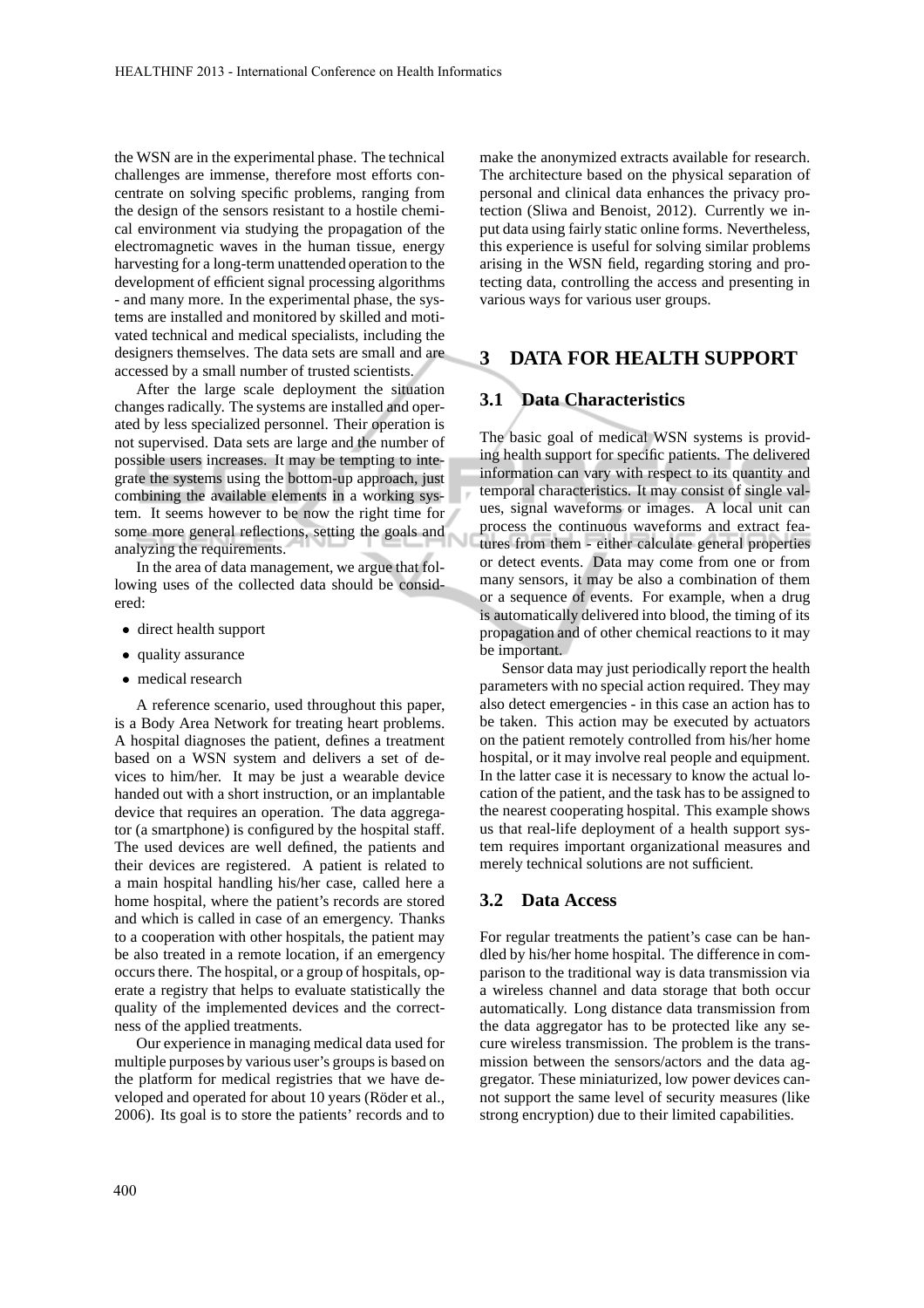When data reach the hospital, they are treated in a similar way as other data in a clinical information system and have to be protected accordingly. They are stored on disks accessible to the system operators and are visible to the personnel that normally is allowed to see them.

A different class of problems appear when an emergency service is needed in a remote location as in the example mentioned above. First, a network of cooperating institutions that agree for a mutual assistance has to be defined. Then, procedures of the transfer of the patient's history are necessary. The intervening team has to know all relevant information, and have it available fast. When the case is closed, the home hospital needs the update of the patient's record, data at the remote hospital have to be removed as no more necessary. Similar problems are being solved in the European e-Health Project ep $SOS<sup>1</sup>$ .

# **4 DATA FOR QUALITY ASSURANCE**

### **4.1 Data Characteristics**

Data collected from the medical WSN can be used to evaluate the quality of the deployed equipment. Although they are thoroughly tested and formally approved, only the actual operation can give us information about long term results, unforeseen adverse reactions and rare incidents. If an unexpected event happens it may have various causes, just to name a few: mechanical problem - fixture loosened, part broken; fluid sensor dirty, nozzle clogged; poor usability of the user interface - display unreadable, small keys, dialog unclear; battery depleted too fast; no phone signal available; external attack.

Some faults can be diagnosed on the basis of the analysis of the sensor messages. In an optimal case, an intelligent device performs regular self tests and informs about the possible and actual problems, but often a problem analysis by a human is necessary. Industrial networks, like train control systems, periodically test their integrity. They have also well defined real-time properties. In a similar way, a health supporting system has certain temporal requirements, depending on the severity of the treated disease.

The named problems can be fixed in very different ways, like upload of a corrected software version, device replacement, device redesign or organizational changes. Therefore in order to keep track of the quality problems and solutions a registry is necessary.

Medical software based devices pose challenging problems to the statistical analysis. One of the problems is assuring a reasonable size of a statistical sample of comparable, uniform enough data. The products are often upgraded, therefore there are not so many identical devices deployed. Even when only a software bug on a device is corrected, the device behaves differently, so formally speaking, it is not the same device as before.

Moreover, a patient has not just one device, but a set of cooperating medical devices together with a specific model of a smartphone with specific phone applications loaded. Because of the interdependencies of the elements, any change of any element makes a different system, a different case to be evaluated. Because of this confused, dynamically evolving situation, the definition of the analysis processes requires an involvement of humans that understand the underlying problems.

#### **4.2 Data Access**

**IHN** 

The analysis of the data for quality assurance needs  $\equiv$ **ATIONS** no personal information about the patients, therefore should be performed on anonymized data. This is entirely true if we are interested just in the number of faults for a device model. If we want to find the cause of a problem, the procedure is more similar to an analysis of an airplane crash. Still, the name of the patient is not relevant, but we may need supplementary information, for example what is his/her diet, does he/she any physical exercises, what is his/her age, gender, education level. If in case of an emergency no help came, or it came too late, it may have been caused by a software bug on the device, a loss of phone signal, inefficient information flow at the hospital or no free ambulance. Therefore it may be necessary to perform the analysis of the case at a very detailed level, also with the access to the raw sensor data.

General statistical analysis is best performed by a team of independent researchers, trained in medicine and statistics, understanding information and communication technology. For a precise analysis of a technical fault, representatives of the producers may have to be involved. The scenario outlined above shows that an interdisciplinary problem needs an interdisciplinary solution.

We also see how important, and how difficult it is to define the rules what data should be available, to whom and under what conditions.

<sup>1</sup>http://www.epsos.eu/ *(visited on 2012-10-26)*